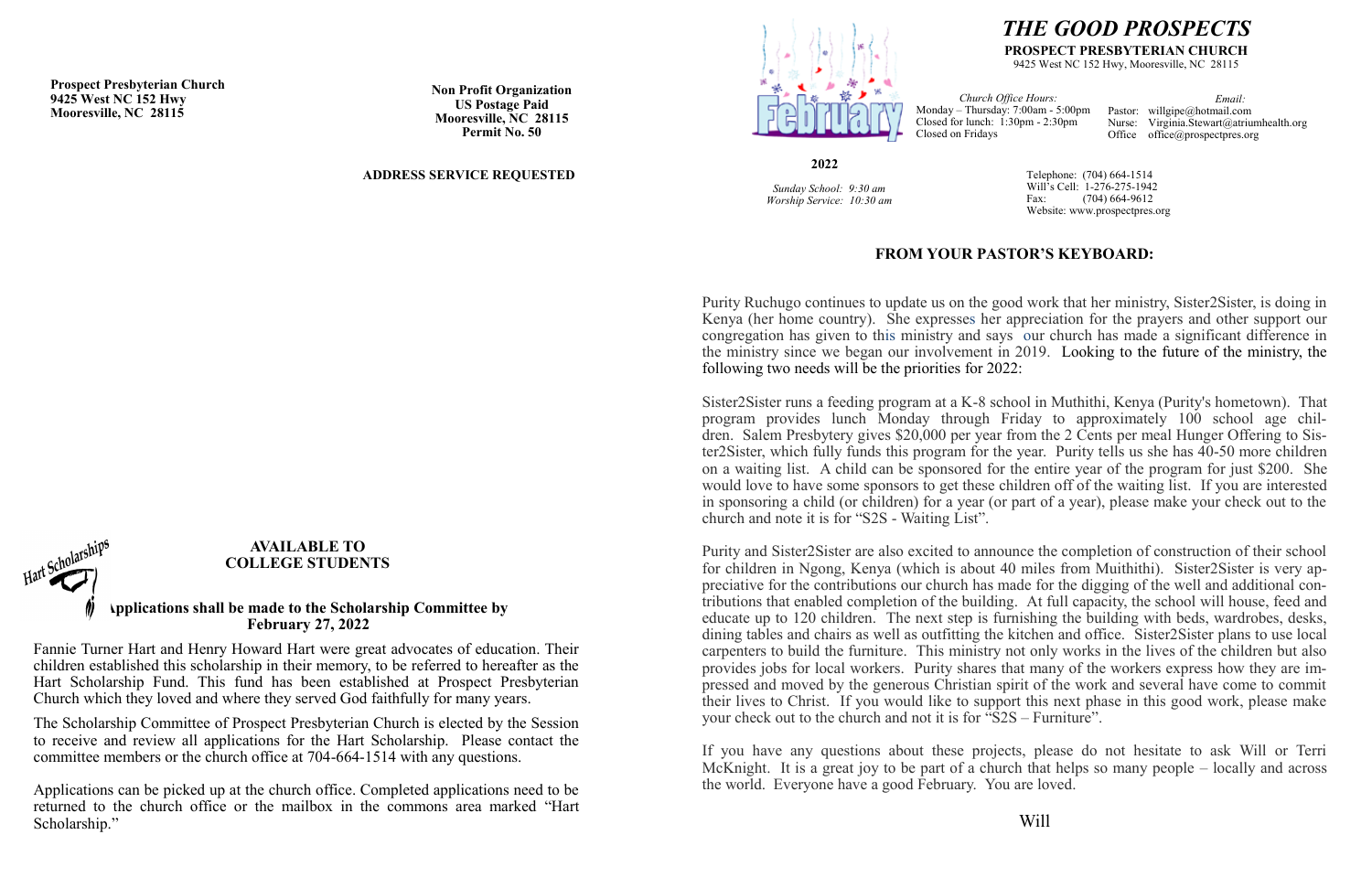### **Blanket Sunday Reminder**

**It's back, UNDIE SUNDAY!** As part of our **February** Mission projects, we would like for you to bring a brand new package of underwear to be sent to the Mooresville Christian Mission. We will be collecting any & all **NEW** under garments the **entire month of February**. If you have any questions, please contact Terri McKnight.

**February 13th** has been designated as Blanket Sunday for our congregation. A donation of \$10.00 will buy a warm blanket for someone in need. Please support this special ministry of Church World Service by donating money for at least one blanket. Blankets are sent to areas facing disaster in the United States as well as to other countries. You may have seen some of these blankets in the media coverage of the earthquake in Haiti. Special offering envelopes will be included in your bulletin that day. Open your hearts and join others in the faith community who are helping to blanket the world with love. There is no better way to show your love for others this Valentine's Day. Thank you for your generous support.



## **PRESBYTERIAN WOMEN NEWS:**

| <b>Circle</b>      | Date/Time                         | Location   |
|--------------------|-----------------------------------|------------|
| Lettie Beatty/Acts | Feb. 9 $\omega$ 10:00 am          | <b>FLC</b> |
| Ruth               | Feb. 1 $\omega$ 7:00 pm           | <b>FLC</b> |
| Serendipity        | Feb. $7 \omega_0 6:30 \text{ pm}$ | <b>FLC</b> |





Approved Congregational Meeting held on Sunday, February  $20<sup>th</sup>$  during the Worship Service to receive and approve the 2021 Annual Corporate Report.

- Marsha Deaton by Reaffirmation of Faith
- Mark and Kiki Reid by transfer of letter from Bethel Presbyterian Church
- Lannie and Carolyn Sigmon by Reaffirmation of Faith

| Marsha Deaton          | 02/01 |
|------------------------|-------|
| Perry Teeter           | 02/01 |
| Stefanie Clanton       | 02/03 |
| <b>Austin Lewis</b>    | 02/03 |
| Dale McKnight          | 02/03 |
| Ann Clark              | 02/06 |
| Van Knox               | 02/06 |
| Craig Mills            | 02/06 |
| Jan Spear              | 02/08 |
| Michael Steed          | 02/08 |
| Violet Knox            | 02/09 |
| Dale Burgess           | 02/11 |
| Jack Edmiston          | 02/12 |
| Janielle Watkins       | 02/12 |
| Donna Anderson         | 02/14 |
| Helen Broadway         | 02/18 |
| <b>Stacey Gipe</b>     | 02/18 |
| Alex Cornelison        | 02/19 |
| Anna Claire Cornelison | 02/19 |
| Lynn Britz             | 02/20 |
| Lori Fleming           | 02/21 |
| Ally McLelland         | 02/21 |
| Wilma Houston          | 02/26 |
| Carol Stutts           | 02/28 |

Joe & Becky Catanese February 3 Craig & Millette Mills February 5 Eddie & Lisa Jackson February 6 Michael & Cathy Steed February 18





- Administration/Personnel Walter Teeter\*/Bob Edmiston
- Stewardship & Finance Bob Edmiston\*/Van Knox
- Buildings  $\&$  Grounds Brian Jackson\*/Mike Anderson/Paul Moore/Johnny Wilkinson
- Worship & Music Connie Brown\*/Karen Cornett
- Christian Education/Fellowship Shannon Knox\*/Beth Stacy
- Mission Terri McKnight\*
- Nurture and Growth Joy Miller\*
- Outreach Beth Stacy\*/Shannon Knox
- Rick Lyerly Clerk of Session
- Becky Hart Treasurer, Bob Edmiston Assistant Treasurer
- Trustee Officers: Bob Edmiston, Brian Jackson, Walter Teeter

**Rowan Helping Ministries** Suggested Donation for February **Tuna Fish & Crackers**





#### **December Financial Report**

#### **General Fund:**

| Schefal I and:                     |          |
|------------------------------------|----------|
| Monthly Income through 12-31-21:   | \$58,574 |
| Monthly Expenses through 12-31-21: | \$25,766 |
| Expenses Lesser than Income        |          |
| for month:                         | \$32,808 |
| <b>Development Fund:</b>           |          |
| Ending Balance through 12-31-21:   | \$59,075 |

### **Session News**

Your Session had its regular stated meeting on January 20th at 7pm, moderated by Rev. Will Gipe.

Treasurer reported the General fund balance on 12/31 of \$110,534. The Session thanks the congregation for their 2021 financial support as we look forward to a 2022 budget of \$414,085

Approved the following to the active membership roll of Prospect Church:

2022 Session Committees (\*denotes chair) and responsibilities:

Restarted discussions on the Facilities Review Committee Report. This report recommended several changes to our buildings which need further discussion at our next meeting.

In November an issue with the fuel heating system required us to purchase and install separate 1000-gallon fuel oil tanks for the Sanctuary and Education Building. Currently the sanctuary tank is complete and functional with the other tank installation in progress.

Next Stated Session Meeting scheduled for Thursday February 17th.

As your Session we always welcome comments.

Grace and Peace, Rick Lyerly- Clerk of Session for 2022

**Baby Bottles! Change a baby's LIFE! A ministry supporting the Community Pregnancy Center of Lake Norman.** Baby bottles are

still available in the Narthex. Please turn your bottles in by Sunday, February 6th or drop off at church by Wednesday, February 16th. You can place them in the crate in the narthex or in my box downstairs. Thank you so much for your support. Connie Brown

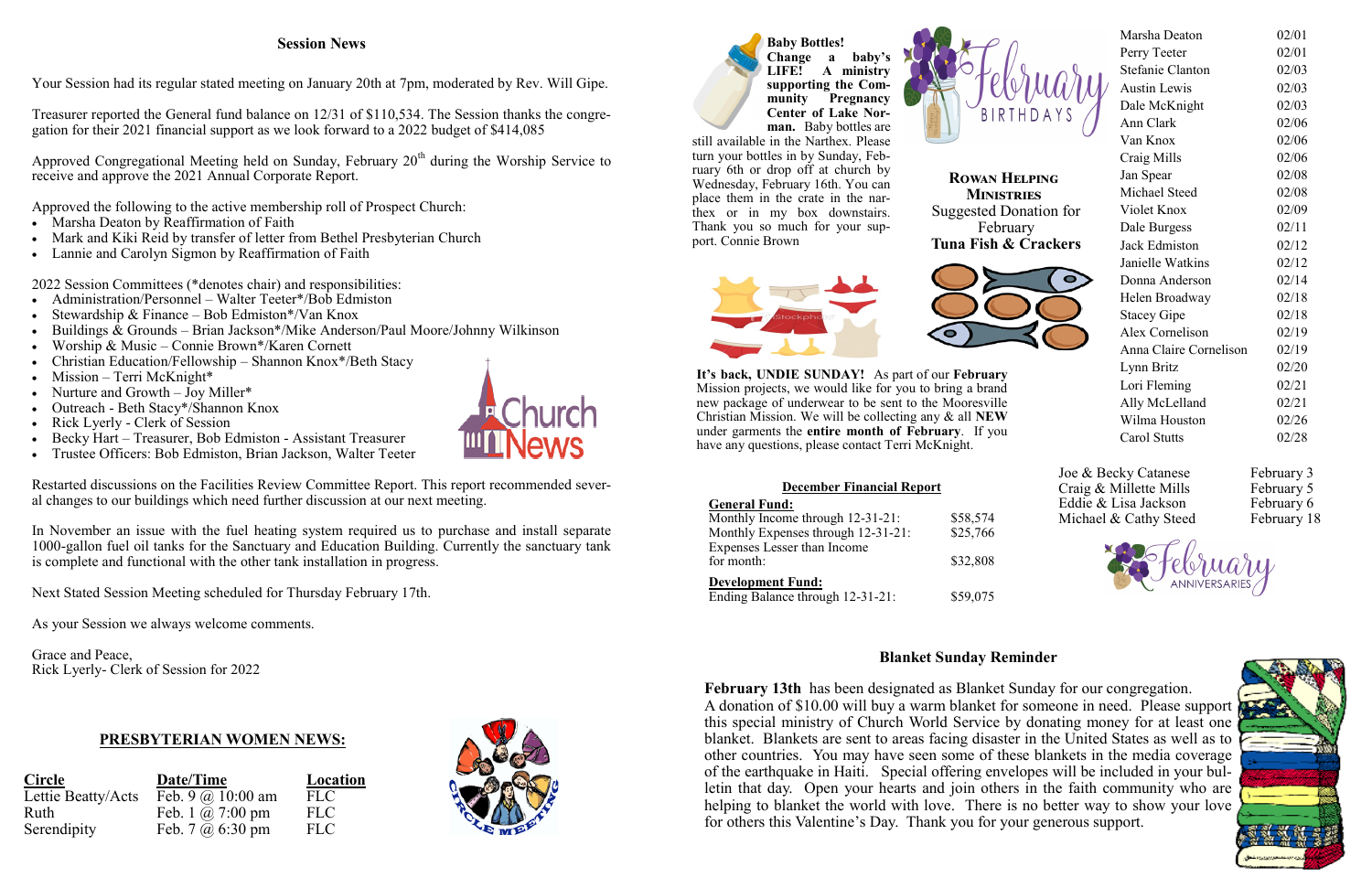## **For Prayer:**

#### **Missionary:**

Justin & Kristen Raymer (African Island Mission in Washington DC) Brian & Christy Ward (Spokane, Washington) Rob & Sandy Shaffer (Czech Republic) David & Caree Lookabill (Bangladesh)

#### **Nursing Homes, Rehab & Retirement Facilities:**

Thad Linker Jo Powers Anita & Wyatt Fesperman Pam Beaver Carl & Mary Agnes Wiggins Toni Wheeler Jackie McKnight Lib Knox Carol & Larry Stutts Ben & Judy Stacy Sarah Jackson<br>Jaime Hovis Rov Watkins Violet LaShomb Rachel Powers Dixie Forbes-Gorby Mary Lib Kipka Dick Bennett

Roy Watkins Jay & Tammy Vandall

Mac Atwell (Trinity Oaks -Salisbury) Helen Barber (Trinity Oaks -Salisbury) Anne Cloaninger (Heritage Place, Statesville) Helen Lyerly (Cadence Living – Mooresville) Meghan McSwain (Brookdale Peachtree, Statesville) Margaret Martin (Abernathy Laurels, Newton) Tink Wilkinson (Cadence Living – Mooresville)

#### **Please Remember:**

#### **Friends & Family of the Congregation:**

Doug B. *(Pneumonia / Vent – Friend of the Congregation)* Gayle Johnson *(Blood clots, sister -in -law of Ann Jackson)* Scott Wilkinson *(Health Issues – son of Tink Wilkinson)* Andrew "Drew" Milholland *(Electrical burn victim, friend of community)* Scott Dyson & Family *(young son passed away in a dirt bike accident)* Ronnie Stewart *(Small Stroke, husband of Virginia Stewart, FCN)* Michael Weller *(Brain tumor, friend of Will & Stacey Gipe)* Teresa Ervin *(Breast Cancer, Vi LaShomb daughter)* Karen Broadway *(Brain Injury, family of the Chandlers)* Edgar Moore *(Lung Cancer, friend of Jean Gibson)* Lou Ann Compton Isenhour *(Blood Cancer, cousin of Becky Hart)* Jamie Hall *(longtime friend of Will & Stacey Gipe)* Kim Lambeth (C*ancer, Rachel Marlowe's mother)* Beth Segui *(Parkinson, Daughter of Betty Alexander)* Whitaker Raymer *(Cancer, Missionary Child)* Ellen Goldstein *(Cousin of Becky Hart)*





#### **GIVEN IN LOVING MEMORY OF . . .**

**Bob Atwell** *By:* Mark & Patti Bell

#### **Mary Helen Smith**

*By:* Hulene McLean Randy & Linda Oliphant Lib Knox Van & Violet Knox Kaye Kerr Eagle Faynell Frye Betty Alexander Kenneth & Harriet Horton

#### **MIKE DEATON**

*By:* Brenda & Francis Brantley Lib Knox Van & Violet Knox Michael & Leigh Whitfield Betty Alexander Sandra & Robert Kerr Kenneth & Harriet Horton Stephen & Elizabeth McCuin

**Reid Goodman** *By:* Cathy Mayfield & Family

**Blanche Shinn Julian & FL Shinn, Jr.**

*By:* Rachel Shinn Stone & Family

**Peggy McKnight** *By:* Bobby & Phyllis Bracken



Dear Friends,

Thank you so much for welcoming my mother - Mary Helen Smith - into Prospect Church. And special thanks to Bereavement Team #3 for providing the wonderful meal after her service. It was so lovely.

Grace and peace, Elizabeth Smith McCuin

To my wonderful church family, on December 24th 2021 most of you know the home I was living in burned down. It was determined to be an electrical fire. there were so many precious Items lost that I'm so sad sometimes I can't breathe. I want you all to know your love and support have helped me tremendously. God is my strength and my redeemer. without him and my church family it would be a much harder mountain to climb. Please pray for me in my search for a place to live that I'll find something that will be just enough for me and my dogs. Thank you so much for your love and support..

Dixie Forbes -Gorby